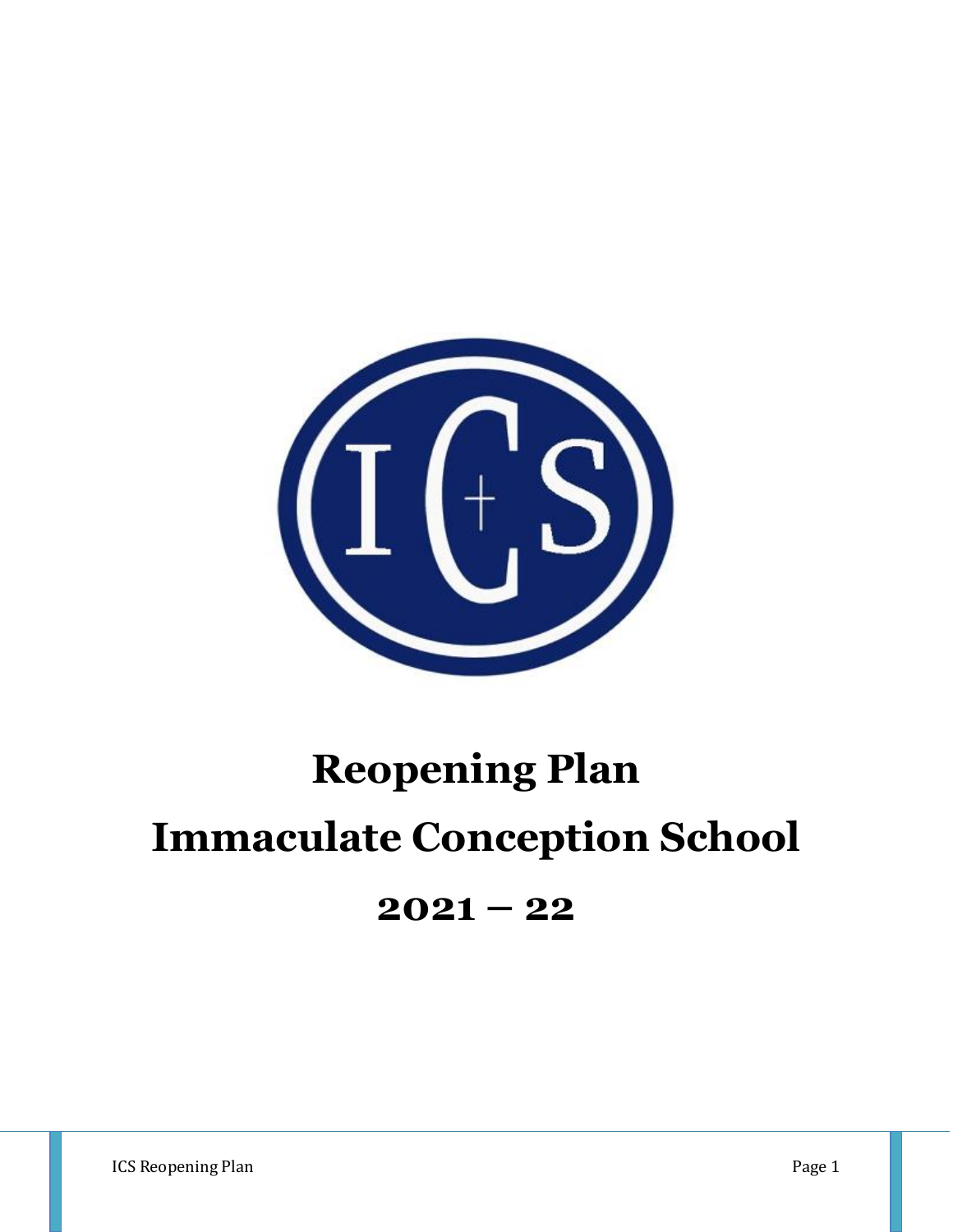# **Table of Contents**

| If Student or Staff become ill with COVID-19 Symptoms 5 |
|---------------------------------------------------------|
|                                                         |
|                                                         |
|                                                         |
| Returning to School after Suspected signs of COVID-19 7 |
|                                                         |
|                                                         |
|                                                         |
|                                                         |
|                                                         |
|                                                         |
|                                                         |
|                                                         |
|                                                         |
|                                                         |
|                                                         |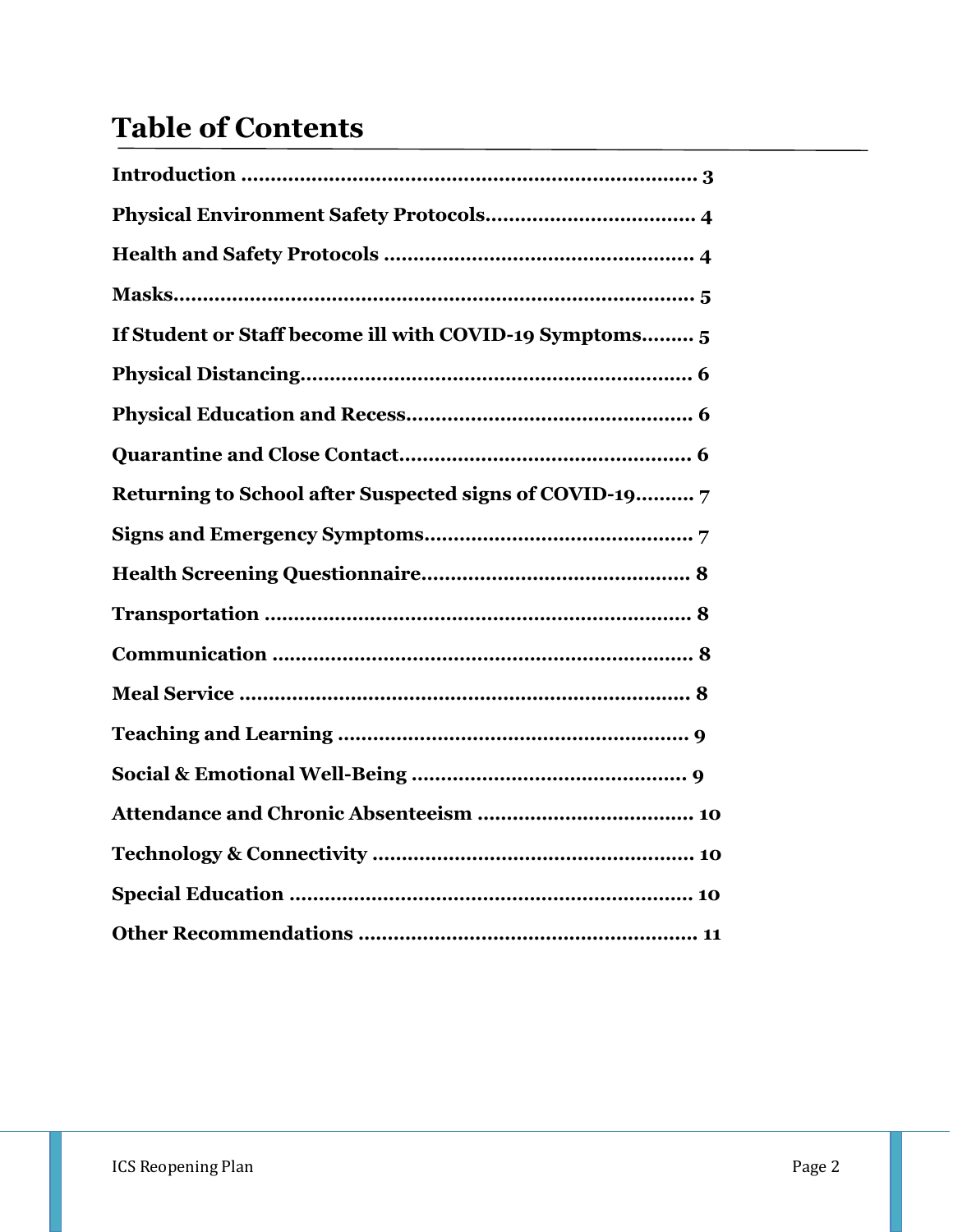#### **Introduction**

With the start of the school year only weeks away, ICS has been busy planning for what the school will look and feel like for our students, staff, and families. Ensuring the health and safety of our school community continues to be our priority as we plan for the  $2021 - 22$  school year.

#### *We are committed to ensuring health and safety for all so that we do not contribute to the number of new COVID-19 cases.*

We are committed to our guiding principles:

- **Maintain the health, wellness, and safety of the entire school community**
	- o Flexibility for our most at-risk students, staff, and families
	- o Compliance with social distancing recommendations and PPE as required
	- o Preparedness for responding to local and state orders
- Commit to developing equitable and innovative re-opening approaches that meet the academic and social-emotional needs of all students
- Support all staff to adapt and respond to the instructional and operational needs of all stakeholders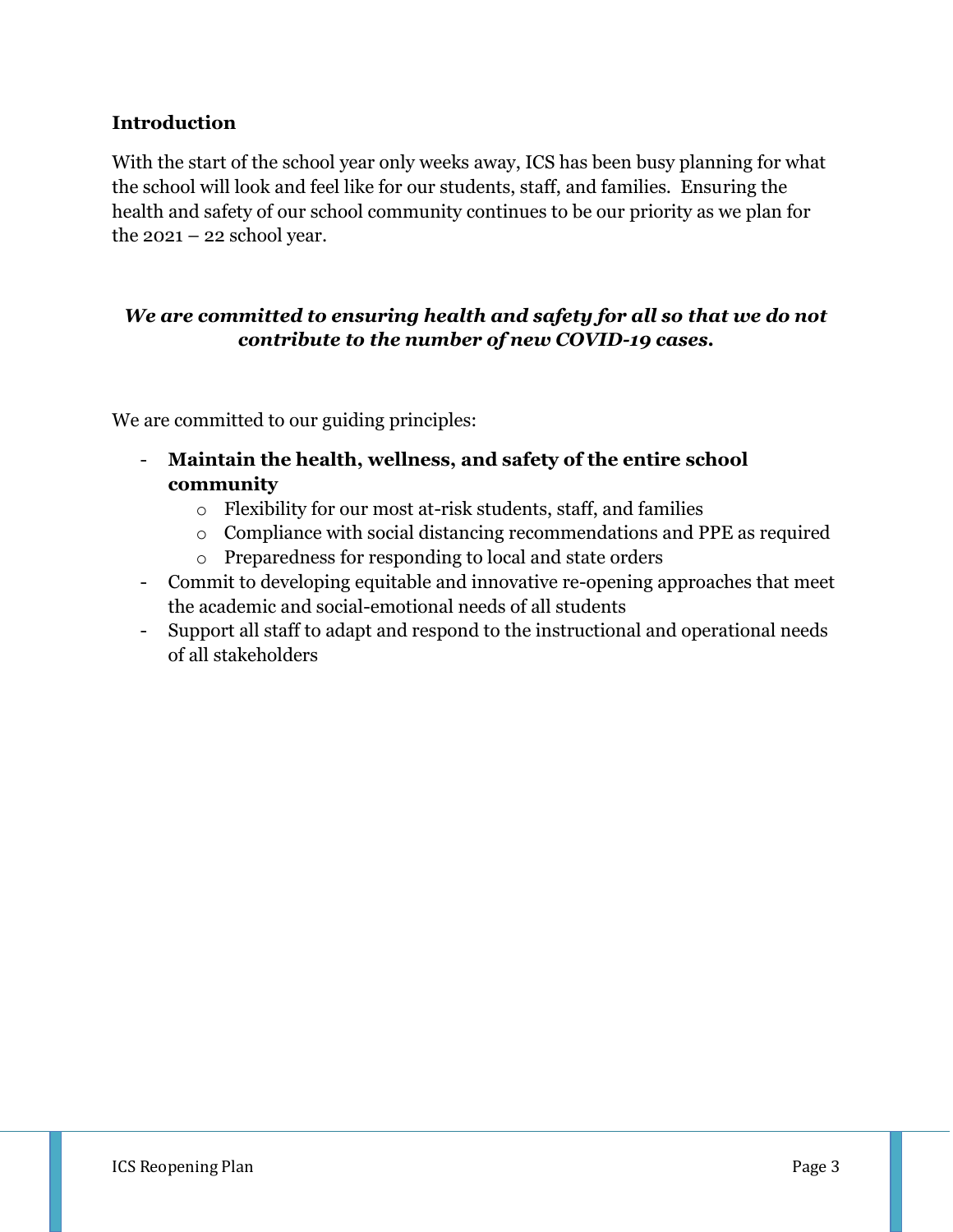# **Physical Environment – Safety Protocols**

- Each classroom will be provided with hand sanitizer and disinfecting wipes
- All employees will be trained to follow health safety protocols
- No-touch thermometers will be used for temperature screening
- Health screenings for anyone entering the building
- System to signify students who have had their daily screening
- Modified cleaning schedules to ensure spaces have been sanitized and disinfected multiple times per day; a deep cleaning of the school once per week
- Cleaning logs will be kept
- Visitor logs will be kept
- Signs promoting proper health and safety protocols will be placed throughout the school

# **Health and Safety Protocols**

These protocols will be in place to minimize the exposure and spread of COVID-19 to students and staff: Such as, managing student and staff arrivals at school, maintaining safe social distancing, and increasing other healthy habits while in school buildings. To do this we will:

- Provide hand sanitizer stations
- Arrange classrooms to ensure proper social distancing
- Provide facial coverings to students, staff, service providers and approved visitors if they do not have one
- Place markings demonstrating 6-foot social distancing in all common areas and walkways
- Disinfect commonly used surfaces and areas frequently
- Promote frequent 20-second hand washing practices among staff and students
- Exercise coughing/sneezing etiquette
- Identify an isolation space for students who become ill with COVID-19 related symptoms and must wait to be picked up
- Require students and staff to stay home if they, or anyone in their household, have tested positive for COVID-19 and/or are showing any symptoms
- Students will be dismissed in small groups (possibly staggering of times to allow for proper social distancing)
- Doors and window may be left open to allow for more ventilation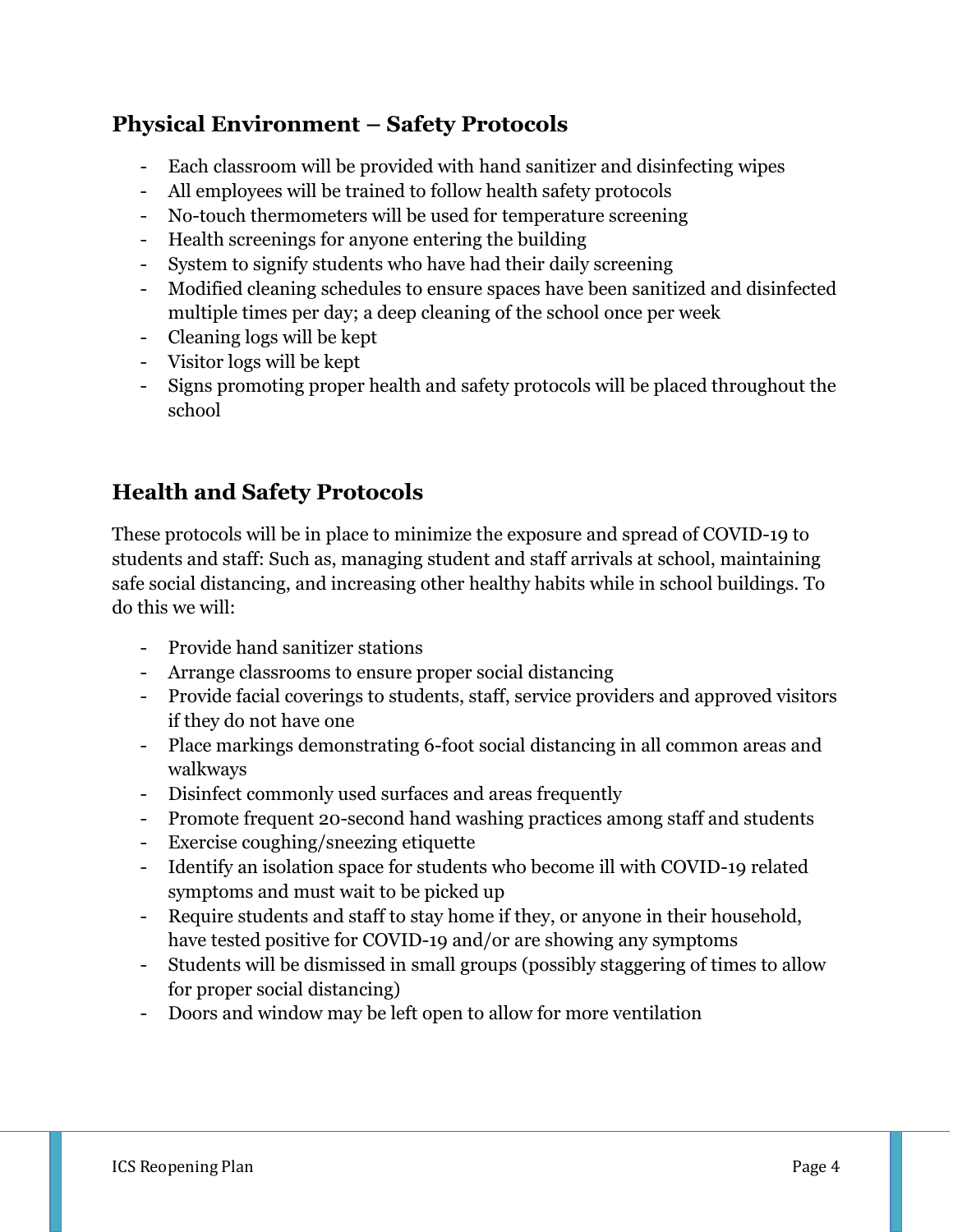#### **Masks**

- a) In accordance with the Commissioner's determination issued pursuant to 10 NYCRR 2.60, all students, personnel, teachers, administrators, contractors, and visitors must wear masks at all times indoors, regardless of vaccination status.
- b) People with medical or developmental conditions that prevent them from wearing a mask may be exempted from mask requirements, as documented by a medical provider.
- c) People do not need to wear a mask when eating, drinking, singing, or playing a wind instrument; when masks are removed for these purposes, individuals must be spaced 6 feet apart. Students will not be excluded from in-person learning in order to meet a minimum distance requirement.
- d) All mask requirements will be applied consistently with any state and federal law.

### **If Students or Staff become ill with Symptoms of COVID-19 at School**

- Report any illness immediately to the Health Department (aid in contact tracing)
- Students awaiting transport home will be isolated in a room separate from others with a supervising adult; appropriate PPE will be used (Multiple students suspected of COVID-19 may be in this isolation room as long as they can be separated by 6 feet.)
- Students will be escorted from the isolation area to the parent/guardian
- The parent/guardian will be instructed to call their healthcare provider or follow up with an urgent care center
- The area used by the student will be closed off until cleaning and disinfecting has occurred; (we may need to wait up to 24 hours)
- Once the area has been appropriately cleaned and disinfected it can be reopened for use
- <sup>1</sup>Individuals without close or proximate contact with the person suspected or confirmed to have COVID-19 can resume school activities after cleaning and disinfecting

l

 $^1$  In general, a "close contact" is anyone who was within 6 feet of an infected person for a cumulative total of 15 minutes or more over a 24-hour period.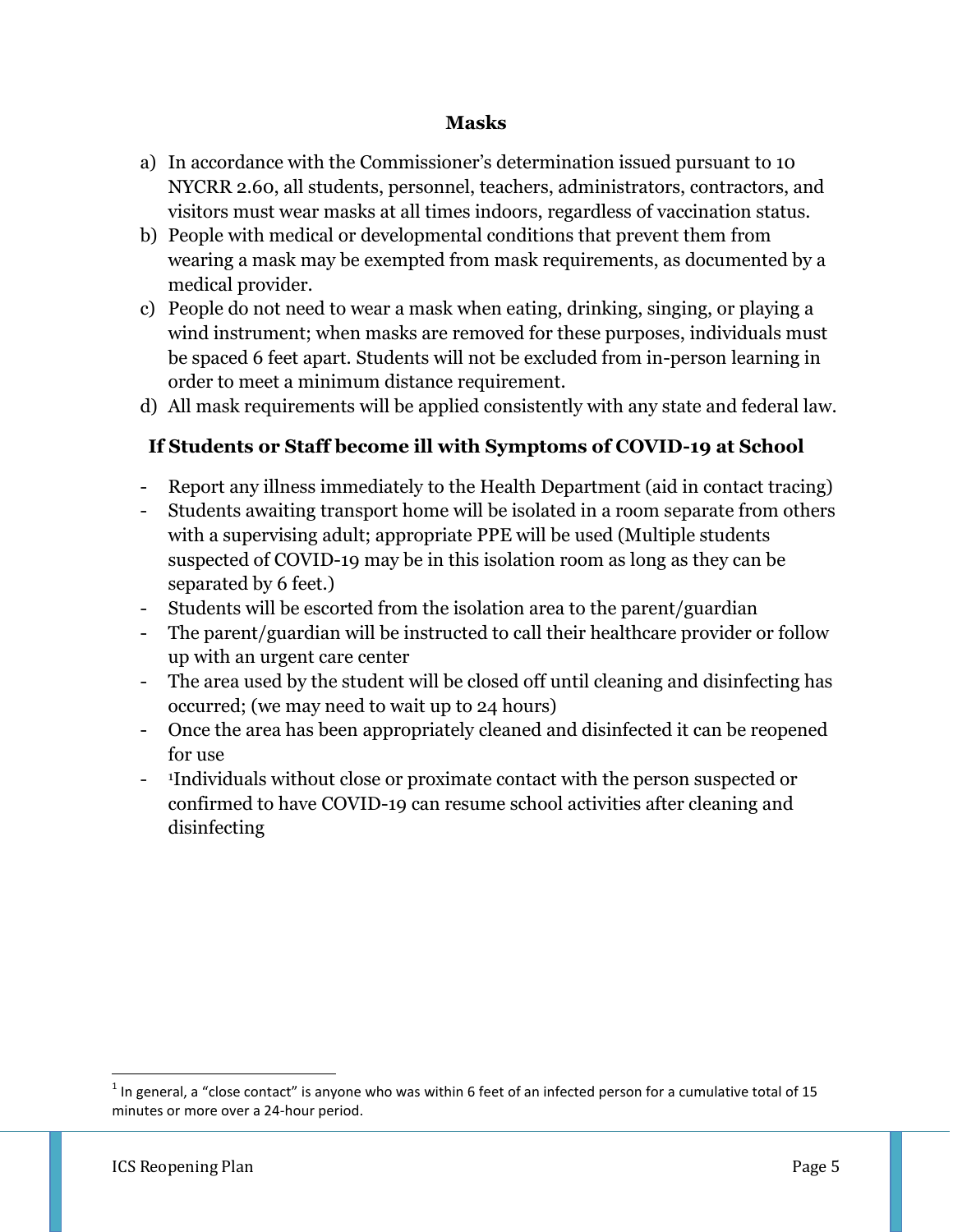#### **Physical Distancing**

Because of the importance of in-person learning, we will implement physical distancing to the extent possible within our building consistent with the following:

- a) A distance of at least 3 feet between all students.
- b) A distance of at least 6 feet when possible.
- c) Universal masking in accordance to the Commissioner's masking determination issued pursuant to 10NYCRR2.60 for indoor settings. Should there be a time when the determination for universal masking in schools is lifted, masking must occur when physical distance cannot be maintained.

#### **Physical Education and Recess**

In general, people do not need to wear masks when they are outdoors (e.g. participating in outdoor play, recess, and physical education activities). The CDC recommends those who are not fully vaccinated to wear a mask in crowded outdoor settings or during activities that involve close sustained contact with others. The Commissioner's determination for masking applies to indoor settings, including physical education that takes place in gymnasium or indoor recess (such as takes place during inclement weather). For indoor physical education activities in which masking is not possible (e.g., swimming), a minimum distance of 6 feet must be maintained to deviate from the above referenced Commissioner's determination.

#### **Quarantine and Close Contact**

Consistent with the CDC guidance, all "close contacts" with someone with COVID must quarantine unless they are fully vaccinated. People who are fully vaccinated do not need to quarantine unless they also present possible symptoms of infection; however, they should be tested  $3 - 5$  days after exposure. However, in the P-12 indoor classroom setting, the CDC specifies that students who were within 3 to 6 feet of an infected student where both students were engaged in consistent and correct use of well-fitting masks are not considered close contacts.

In accordance with 10 NYCRR 2.13, the Allegany County Health Department may establish and enforce isolation or quarantine orders.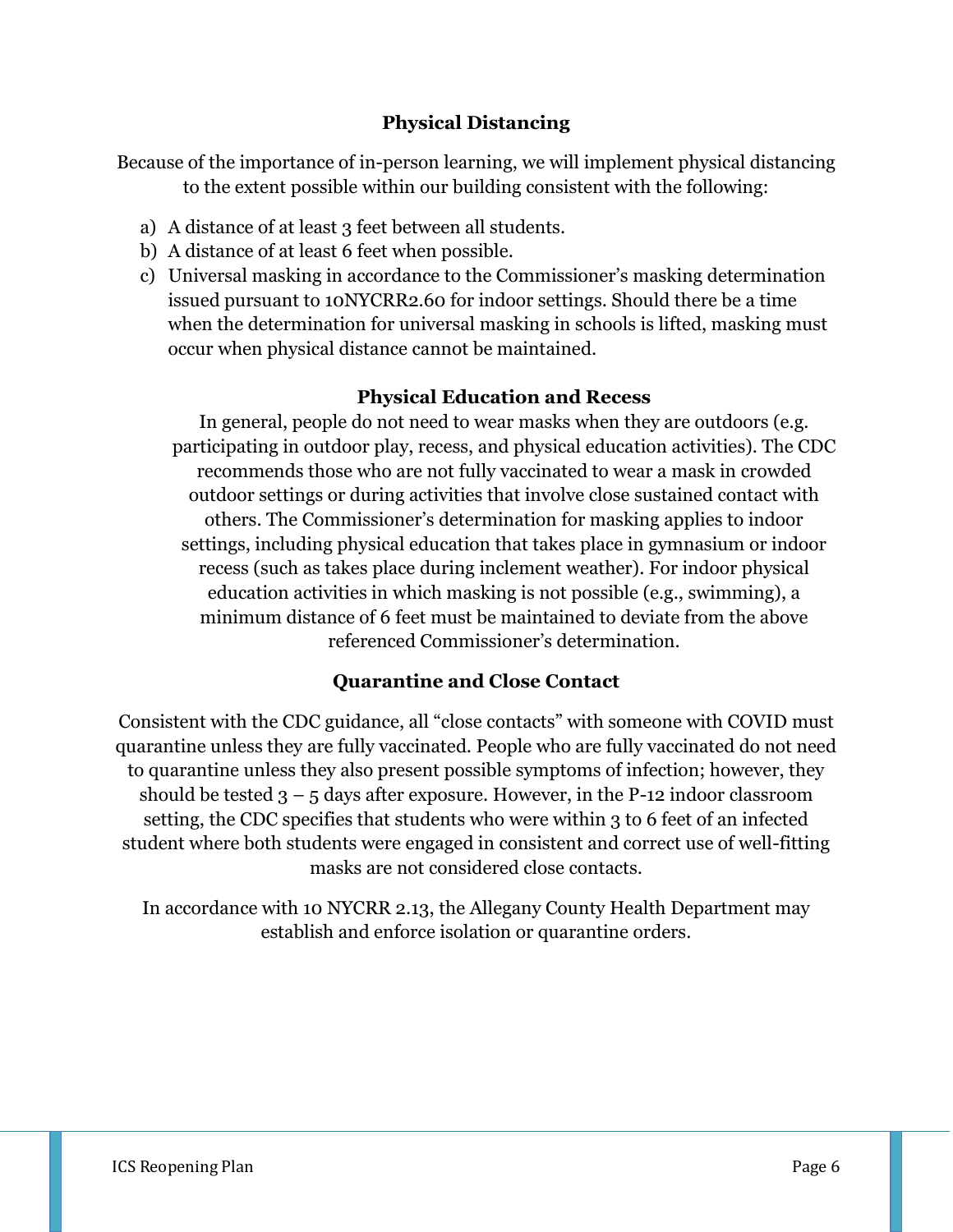#### **Returning to School after Suspected Signs of COVID-19**

1. According to the Commissioner's testing determination issued pursuant to 10 NYCRR 2.62, all students, teachers, and staff with new or worsening symptoms of COVID-19 **must** be excluded from school, regardless of vaccination status, and either (a) provide a negative COVID test result, or (b) remain excluded from school for a minimum of 10 calendar days from symptom onset, prior to returning to school. If student, teacher, or staff symptoms are improving **AND** they are fever free for at least 24 hours without the use of fever reducing medicines, they **may return to school** with either a note from the healthcare provider indicating the test was negative **OR** a copy of the negative test result.

# **Possible Symptoms of COVID-19**

- Fever (100 or higher)
- Chills
- Coughing
- Shortness of breath
- Difficulty breathing
- Fatigue
- Muscle or body aches
- Headache
- New loss of taste or smell
- Sore throat
- Congestion or runny nose
- Nausea or vomiting
- Diarrhea

## **Emergency Signs**

We will also be observing students and staff for signs of any type of illness such as:

- Trouble breathing (without recent physical activity)
- Persistent pain or pressure in the chest
- New confusion
- Inability to stay awake and/or irritability
- Bluish lips or face
- Flushed cheeks
- Frequent use of the bathroom

COVID-19 affects different people in different ways. Infected people have a wide range of symptoms reported – from mild symptoms to severe illness. Symptoms may appear 2 – 14 days after exposure to the virus.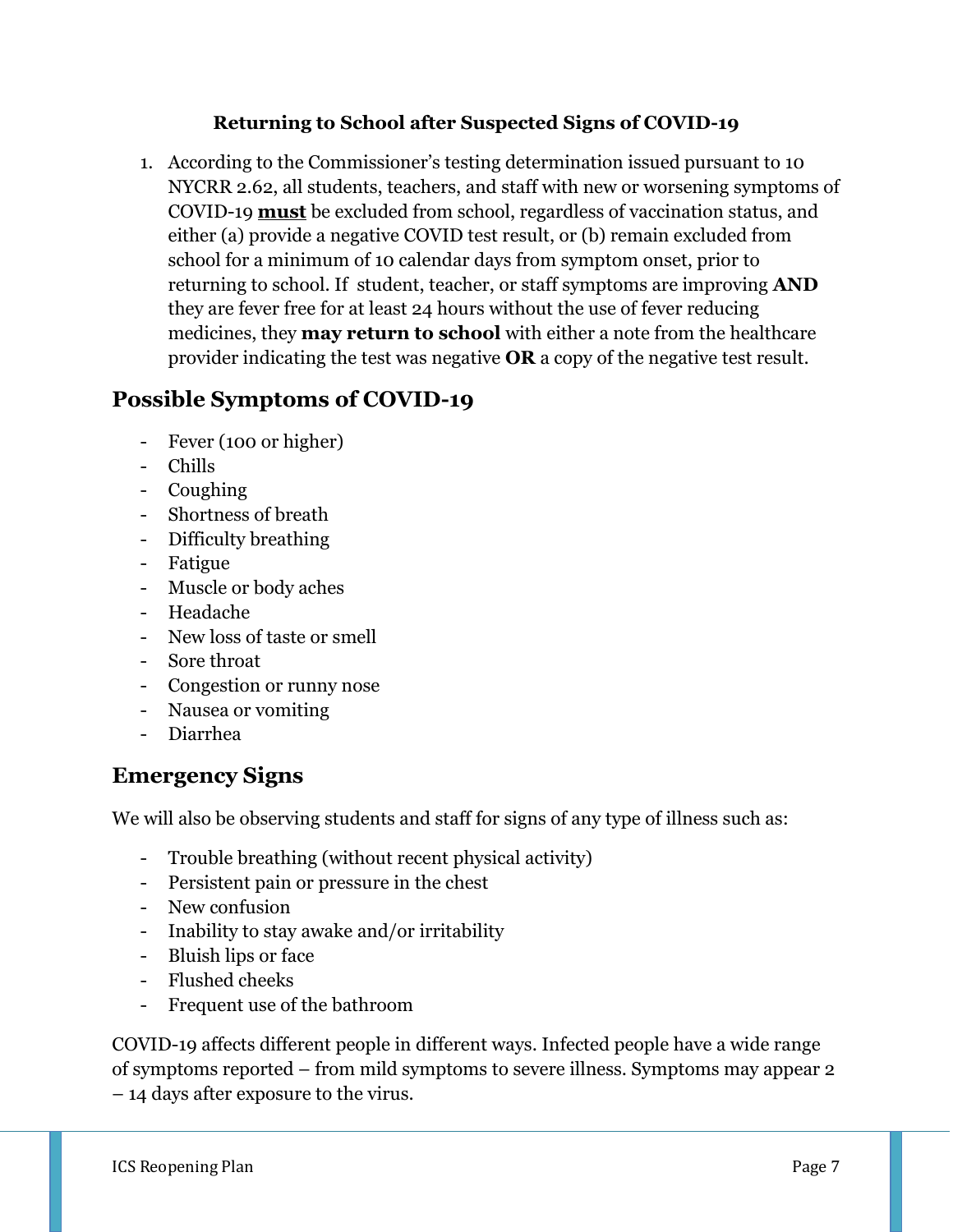#### **Health Screening Questionnaire**

We are no longer required to do temperature checks or a health screening questionnaire. As such, we are asking parents to monitor their students' health conditions. It is our expectation that everyone at ICS will follow the "Stay Home When Sick" guidance.

# **Transportation**

Students who are bused to ICS must follow the transportation guidelines set forth by the district that is providing this service

# **Communication**

- Reopening plan will be posted on the school website and social media site
- A copy of the plan will be kept on file in the main office
- The plan will be included in the newsletter
- Signs posted around the school
	- o Hand washing
	- o Coughing and sneezing
	- o Masks required
- Frequent reminders will be sent home regarding not sending students to school if they are sick as well as completing the health questionnaire
- Updates will be posted to the school website, social media and we will use School Messenger

# **Meal Service**

- Food service staff will have temperature checked and complete the health screening every day
- Facial coverings and gloves will be worn during preparation and service
- Hand washing for 20 seconds before and after meal service (hand sanitizer may be used
- Social distancing will take place during meal service
- Students will not be allowed to share food
- Tables will be cleaned and sanitized before and after each meal service
- If needed we will consider options such as serving bag lunches or delivering meals to classrooms
- We will take all precautions necessary to ensure students with food allergies remain healthy and safe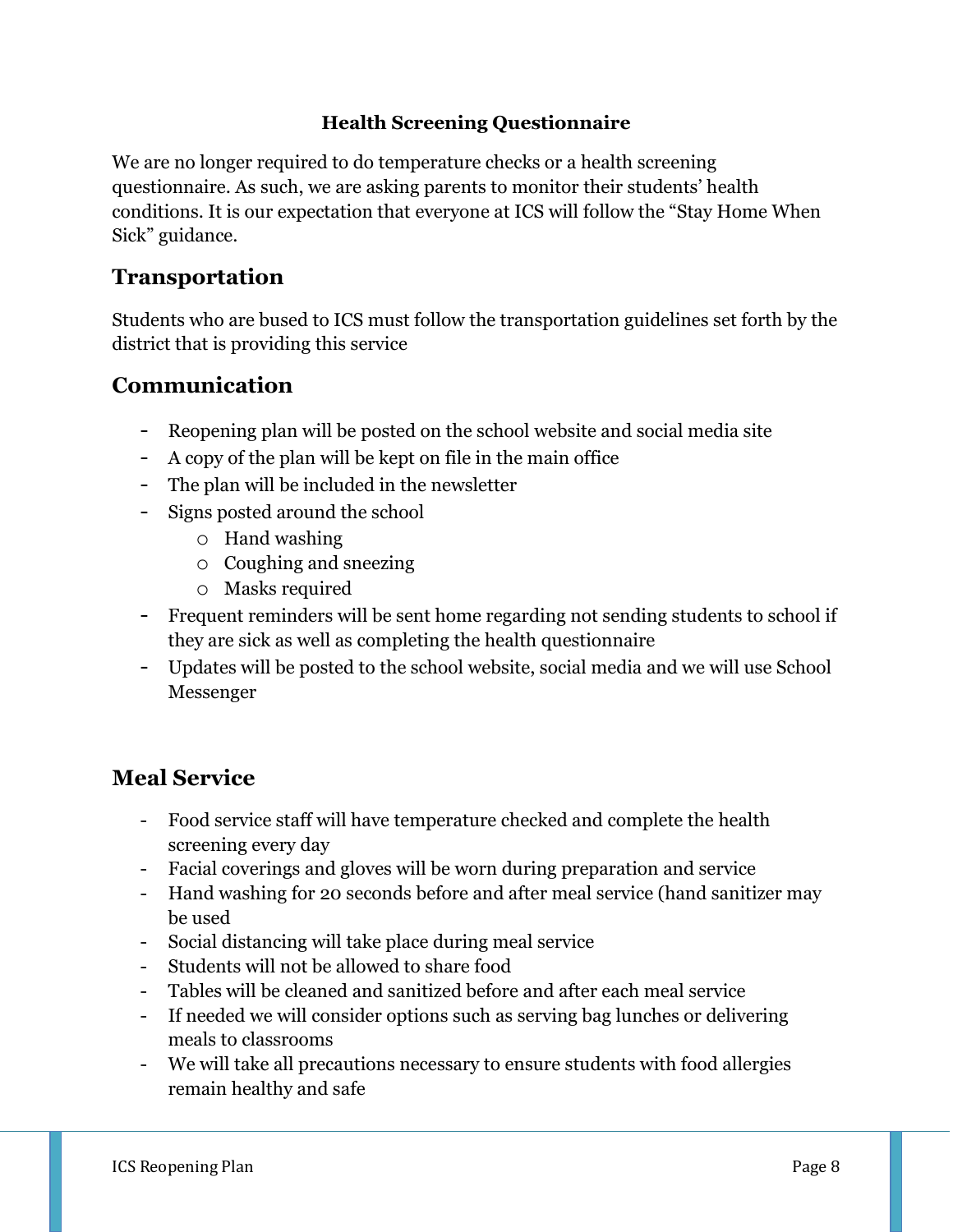# **Teaching and Learning**

ICS will ensure that we are ready to smoothly transition between in-person teaching and learning or at-home learning as our COVID-19 conditions warrant. To keep students and staff safe while at school, health screening and social distancing measures will be put in place. This may include asking students and staff to wear facial coverings.

- Our goal is to have full-time in-person learning. We will take all the precautions listed to ensure the health and safety of everyone
- Curtailment of field trips (teachers will be encouraged to try and find virtual field trips)
- Only small groups will be allowed on the playground; hand sanitizing will take place before use and strict handwashing after playground use
- All toys and manipulatives must be cleaned twice per day. Anything that is not easily cleaned should not be used
- PE classes are encouraged to be outside as much as possible
- If there is a need for a hybrid instructional model, we will make sure its implementation will be what is best to meet the needs of our students
- In the event of a closure we will offer virtual learning for our students for the duration of time that we are not in the building for in-person learning
	- o The learning management system we will use is **Microsoft Teams in grades 5 – 8, and Seesaw in grades PK - 4**
	- o The office will remain open

# **Social and Emotional Well-being**

In cooperation with Catholic Charities, we will work to ensure the social and emotional well-being of our school community. There will be a focus on interventions, education to students, staff, and families of at risk behaviors as well as other community agencies.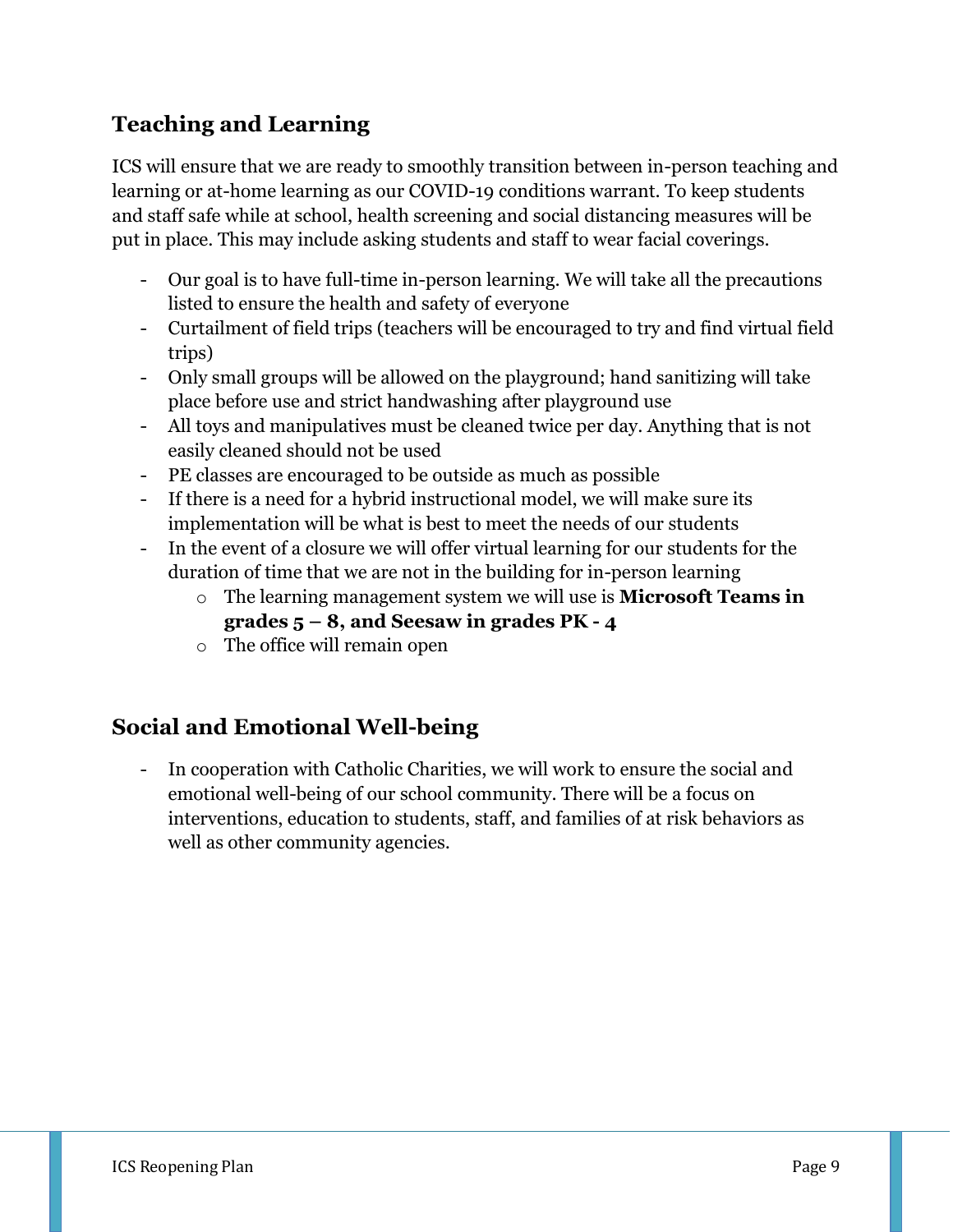# **Attendance and Chronic Absenteeism**

- Increased vigilance as to reasons for absences from school must occur
- Parents are expected to report all student absences and reason for absence
- In the event of a closure, we will create a plan that allows for us to keep track of student attendance during virtual learning.
	- o We will remain flexible as we understand that schedules, technology, and other barriers may cause issues with connecting with students
- We will remain highly flexible in our requirements for high risk individuals and meet to discuss options to allow this population to continue to teach and learn

# **Technology & Connectivity**

Technology has become a large part of the educational process and will be used in each of the three instructional models.

- In the event of a closure, students will be provided with a device that will allow them to complete any and all virtual learning requirements.
- We will look into expanding access from the school to our students
	- o This may mean that students can gain access in the school parking lot
- For those students living in other districts, we will work with their home district to allow for the use of their internet access on our devices.
	- o This may eliminate connectivity issues and allow students to connect with their teachers regularly

# **Special Education**

We will follow the mandated IEP/504 requirements and only change them through the CSE process. Occasionally Special Education students may require a different model to meet their needs.

- Must continue to meet IEP/504 requirements
- Provide related services in a model as close to traditional as possible
- Develop a contingency plan if an extended closure is required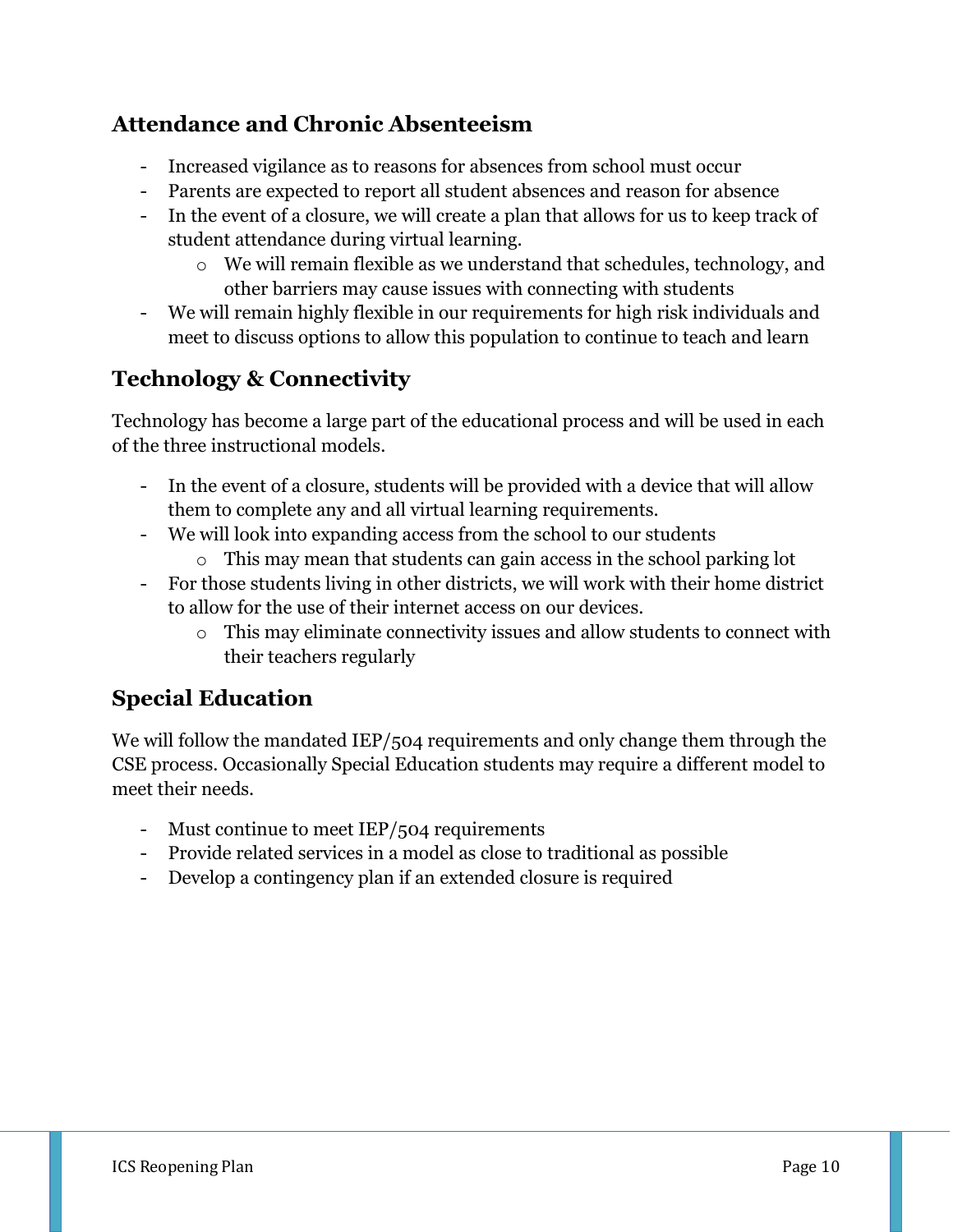## **Other Recommendations**

#### **Athletics and Extracurricular Activities:**

Both play an important role in student life and the school community. During the COVID-19 closure, students were unable to participate in and enjoy these social activities. Our goal will be to bring these activities back provided we can accomplish this in a safe environment with proper social distancing protocols. We will continue to follow the guidelines regarding athletics and extracurricular activities set forth by the NYSDOH. We may also consider activities that could be done remotely.

#### **Emergency Drills**

We will continue to conduct standard operations and procedures to the best of our ability without deviating from current requirements. Education Law and regulation requires Fire (evacuation) Drills and Lockdown Drills. They are no exceptions.

#### **Student Teachers**

We will continue to work with local colleges and accept student teachers into our school. They will be made aware of our reopening plan and will follow all of the same guidelines as if they were a full-time member of our school.

#### **Contact Tracing**

In the event of a positive test, ICS in conjunction with the Allegany County Health Department will begin contact tracing procedures. The contact person for this will be Rich Seigel, Principal at ICS.

#### **After Care Program**

ICS will continue to offer its after school care program. Every precaution listed in this reopening plan will be followed

#### **Visitors**

At this time we are asking any visitors to the school to schedule an appointment